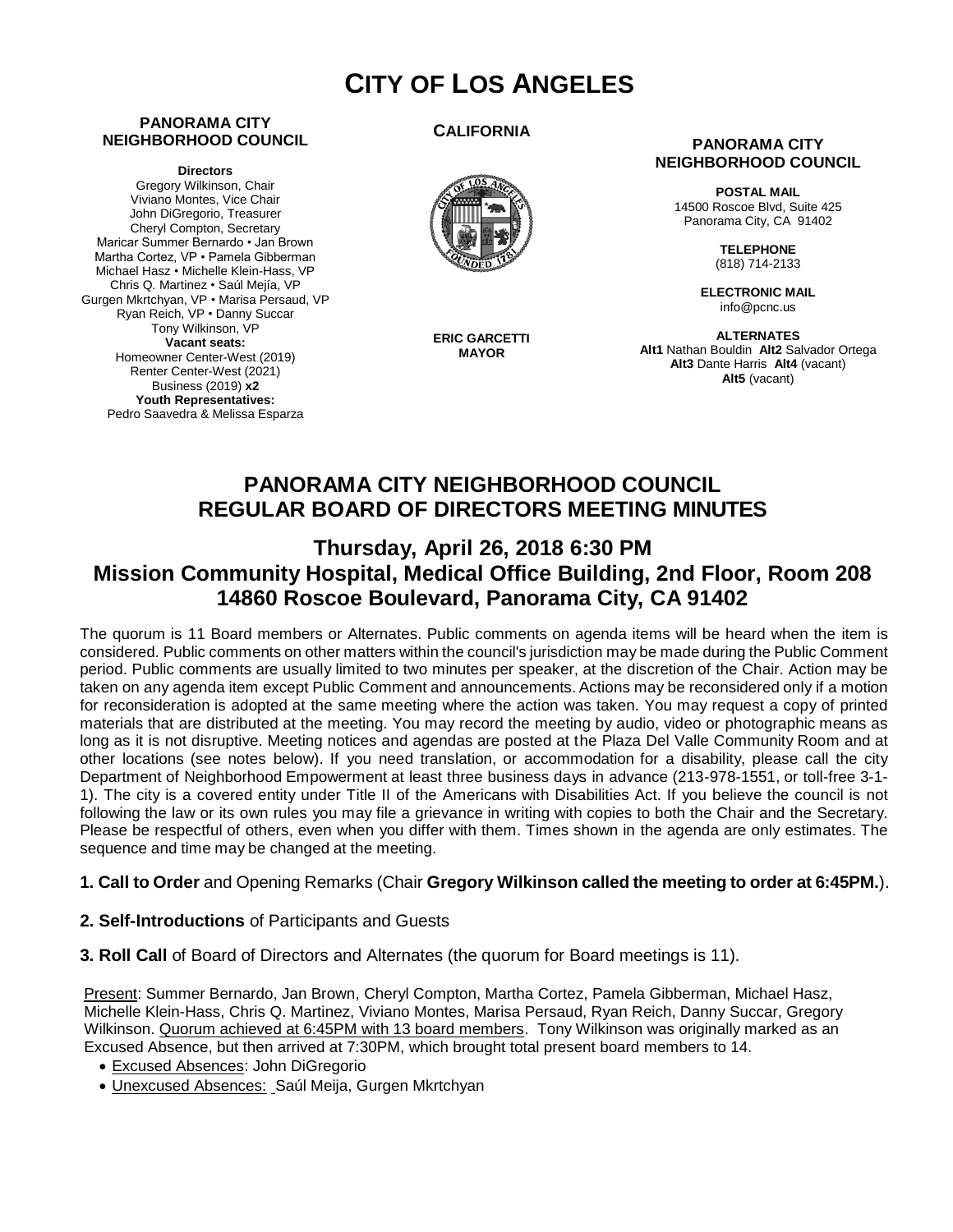**4. Reports from LAPD & other relevant law enforcement agencies.** Senior Lead Officer Damaris Bonffil [(818) 838-9854, mobile (818) 634-0718, [38834@lapd.online](mailto:38834@lapd.online)] covers Panorama City's Center-West area. Senior Lead Officer Sean Smith [(818-838-9842, mobile 818-442-3183, [35183@lapd.online](mailto:35183@lapd.online))] covers Panorama City's North and Center-East districts. Senior Lead Officer Daniel Ruelas [(818) 838-9847, mobile 818-679-208[2, 34435@lapd.online](mailto:34435@lapd.online)] is responsible for Panorama City south of Roscoe. Emergency: 911. Mission Division Front desk: 818-838-9800. Non-emergency: 877-ASKLAPD (877-275- 5273)**.**

• Officer Ruelas reported that two months ago (beginning of the year) there was an uptick in crime in the aggravated assault and domestic violence. Also 68% increase in burglaries and 9% increase in grand theft auto. However, last month we saw a 42% decrease in theft and burglary. Everyone needs to keep up the good work. Do not leave valuables in your cars. May 12<sup>th</sup> is the Gun Buy Back event from 8AM-1PM.

#### **6:45 5. Various elected officials and government agencies/departments will report, discussion, and receive community input (short Q&A as time permits).**

## **LOS ANGELES CITY COUNCIL DISTRICT 6**

Councilwoman Nury Martinez is represented in Panorama City by Andres Sandoval (Andre[s.Sandoval@lacity.org](mailto:Sandoval@lacity.org)). Area Director is Lorena Bernal (Lore[na.Bernal@lacity.org\)](mailto:Bernal@lacity.org). The district field office is located at 9300 Laurel Canyon Blvd., 2nd Floor, Sun Valley, CA 91331; 818-771-0236.

• Andres Sandoval reported that CD6 Clean-up Task Force did a clean-up of the Raymer area. Woodman Bridge was cleaned, with the assistance of Tony Cardenas' office and Union Pacific. CicLAvia is coming to the Valley, and May 16<sup>th</sup> at 6:00PM is the Apartment Owners and Managers Meeting at Sepulveda Rec. With regards to CicLAvia, Gregory Wilkinson brought up the fact that NCs only find out about events when the public does, but it would be nice to get a little more advanced notice. Andres also reported that Movie Night at Panorama Rec is in the planning stage, and he wanted to invite us to participate in the North Hills clean-up on May 3rd.

## **LOS ANGELES CITY MAYOR'S OFFICE**

Mayor Eric Garcetti is represented in the East Valley by Area Representative, Brian Gavidia (cell: 213-713- 0960 Bri[an.Gavidia@LACity.org\)](mailto:Gavidia@LACity.org). The Mayor's San Fernando Valley office is located in the Van Nuys City Hall, 14410 Sylvan Street, Van Nuys, CA 91401. **No representative present.**

## **LOS ANGELES UNIFIED SCHOOL DISTRICT, DISTRICT 6**

Our LAUSD School Board Member is Kelly Gonez. Cara Onofre is her local representative. (Main (213) 241-6097 Mobile (818) 389-9216, ca[ra.onofre@lausd.net\).](mailto:onofre@lausd.net) The District 6 office is located at 8401 Arleta Avenue, Sun Valley, CA 91352.

- Kelly Gomez and Cara Onofre were present. Ms. Gomez stressed the importance of making sure all our students were graduating and were ready for college with college prep classes, if this is the direction they choose. There is a report covering the past 10-years which they are currently assessing to see where there are areas for improvement. They also thanked John DiGregorio for the field trip to Paramount Studios.
- Panorama High School's Assistant Principal Flaminio Zarate spoke at this time about the open enrollment in the 2018 Magnet Program, which includes a two-year AA program. They also have medical sports programs, as well as classes in coding. The high school's goal is to support the students both socially and academically with social workers and/or psychiatric care.

## **LOS ANGELES COUNTY SUPERVISORIAL DISTRICT 3**

Supervisor Sheila Kuehl [\(Sheila@bos.lacounty.gov,](mailto:Sheila@bos.lacounty.gov) 213-974-3333) is located at 821 Kenneth Hahn Hall of Administration, 500 West Temple Street, Los Angeles, CA 90012. Supervisor Kuehl is represented locally by Valley District Director, Benita Trujillo (818-901-3831, [btrujillo@bos.lacounty.gov\)](mailto:btrujillo@bos.lacounty.gov). The San Fernando Valley District Office is located at 7555 Van Nuys Boulevard, Suite 1, Van Nuys, CA 91405. **No representative present.**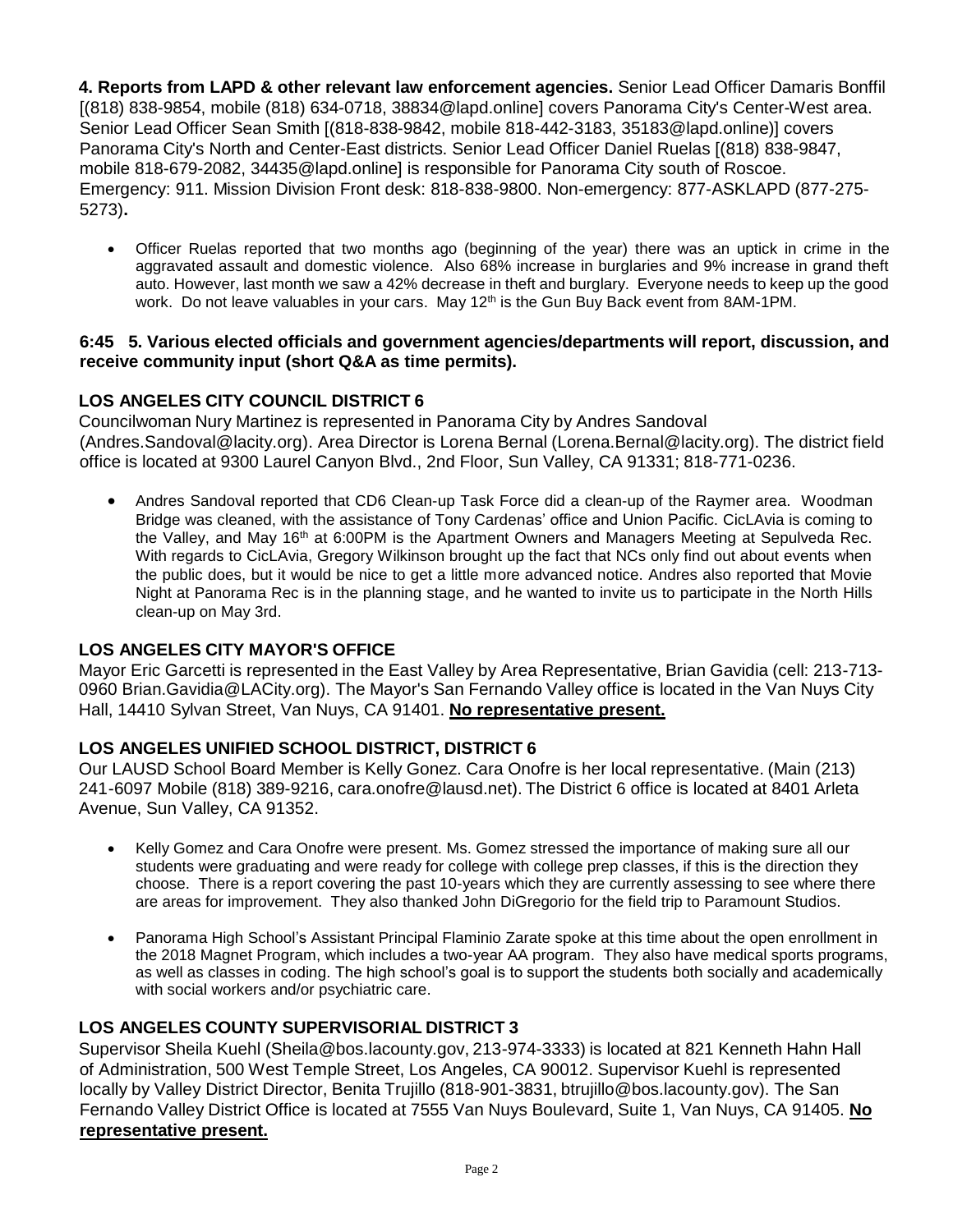## **CALIFORNIA ASSEMBLY DISTRICT 46**

Assemblymember Adrin Nazarian represents us in a district that runs from North Hills and Panorama City south to Studio City and the Hollywood Hills. His field office is located in the State Office Building at 6150 Van Nuys Blvd., Suite 300, Van Nuys, CA 91401. His Field Representative for Panorama City is Vanessa Carr (818) 376-4246; [Vanessa.Carr@asm.ca.gov.](mailto:Vanessa.Carr@asm.ca.gov)

• June 2nd is the Art Walk; information to be provided soon. Planning community clean-ups with the assistance of Martha Cortez and John DiGregorio, as well as Nury Martinez's office, which will possibly happen in June.

## **CALIFORNIA SENATE DISTRICT 18**

District 18 State Senator Bob Hertzberg maintains a field office in the State Office Building at 6150 Van Nuys Blvd., Suite 400, Van Nuys, CA 91401 (818-901-5588). His Field Deputy for Panorama City is Eveline Bravo-Ayala (evenlin[e.bravo-ayala@sen.ca.gov\)](mailto:bravo-ayala@sen.ca.gov). The District Director is Barri Worth Girvan (Barr[i.Girvan@sen.ca.gov](mailto:Girvan@sen.ca.gov)). **No representative present.**

## **CALIFORNIA CONGRESSIONAL DISTRICT 29**

Congressman Tony Cardenas' District Office is located at 9612 Van Nuys Blvd., #201, Panorama City, CA 91402 (818-221-3718). He is represented in Panorama City by Senior Field Representative Jaqueline Serrano (Jaqueli[ne.Serrano@mail.house.gov](mailto:Serrano@mail.house.gov); 818-221-3718). **No representative present.**

## **DEPARTMENT OF NEIGHBORHOOD EMPOWERMENT (DONE)**

DONE's is located at 14410 Sylvan St. 4th Floor, Van Nuys, CA 91401. Office phone is: Office | 818-374- 9898 Fax | 818-374-9877. Jose Galdamez is our designated liaison and can be emailed at jo[se.galdamez@lacity.org](mailto:galdamez@lacity.org) Our city funding representative is Ms. Shawna Dungo directly at sh[awna.dungo@lacity.org](mailto:dungo@lacity.org) or general line Cler[k.NCFunding@lacity.org](mailto:NCFunding@lacity.org) or (213) 978-1058.

• Gibson Nyambura was filling in for Jose Galdamez. Just a few reminders: May 20<sup>th</sup> is the last day to present BACs for approval for FY 17-18, June 1 is the final day to request a check and June 20<sup>th</sup> is the last day to use the credit card. With regards to Item 19, please table until clarification from legal council.

## **DEPARTMENT OF RECREATIONS AND PARKS (Panorama City Rec. Center)**

Panorama City Rec Center is located at 8600 Hazeltine Ave., Panorama City, CA 91402, (818) 893-3401, Adria Deliberto is the Rec Center's Director and can be reached at panora[ma.recreationcenter@lacity.org](mailto:recreationcenter@lacity.org)

• Adria thanked PCNC for their support and contributions to the Spring Egg Hunt. Estimated 200-250 people attended. Registration for Summer Day Camp begins May 7<sup>th</sup>.

#### **6. Public Comment and Announcements** (*Please limit to two minutes per speaker.***)** Public comment on agenda items will be heard at the time the item is considered.

- Olivia Chavez came to PCNC representing two groups: 1) Metro's Veterans Summer Slam Employment Fair on Friday, June 29 from 9AM-2PM. Applicants should come ready for interviews; there will be 40 employers on-site. 2) North Valley Military Institute – they are looking for funding for 20 laptops so students can take the specialized testing. Graduation rate is 92%; 83 student from Panorama City attend.
- Per Jan Brown, Roman Antonio is the new librarian at Panorama City Library.

#### **7. Discussion and possible action to appoint any interested qualified stakeholders to any appropriate vacant board seats.** No interested stakeholders at this time.

**8. Notation and possible correction (through documentation) of the list of Board members who may not vote on matters (financial or otherwise) because they have not completed the required**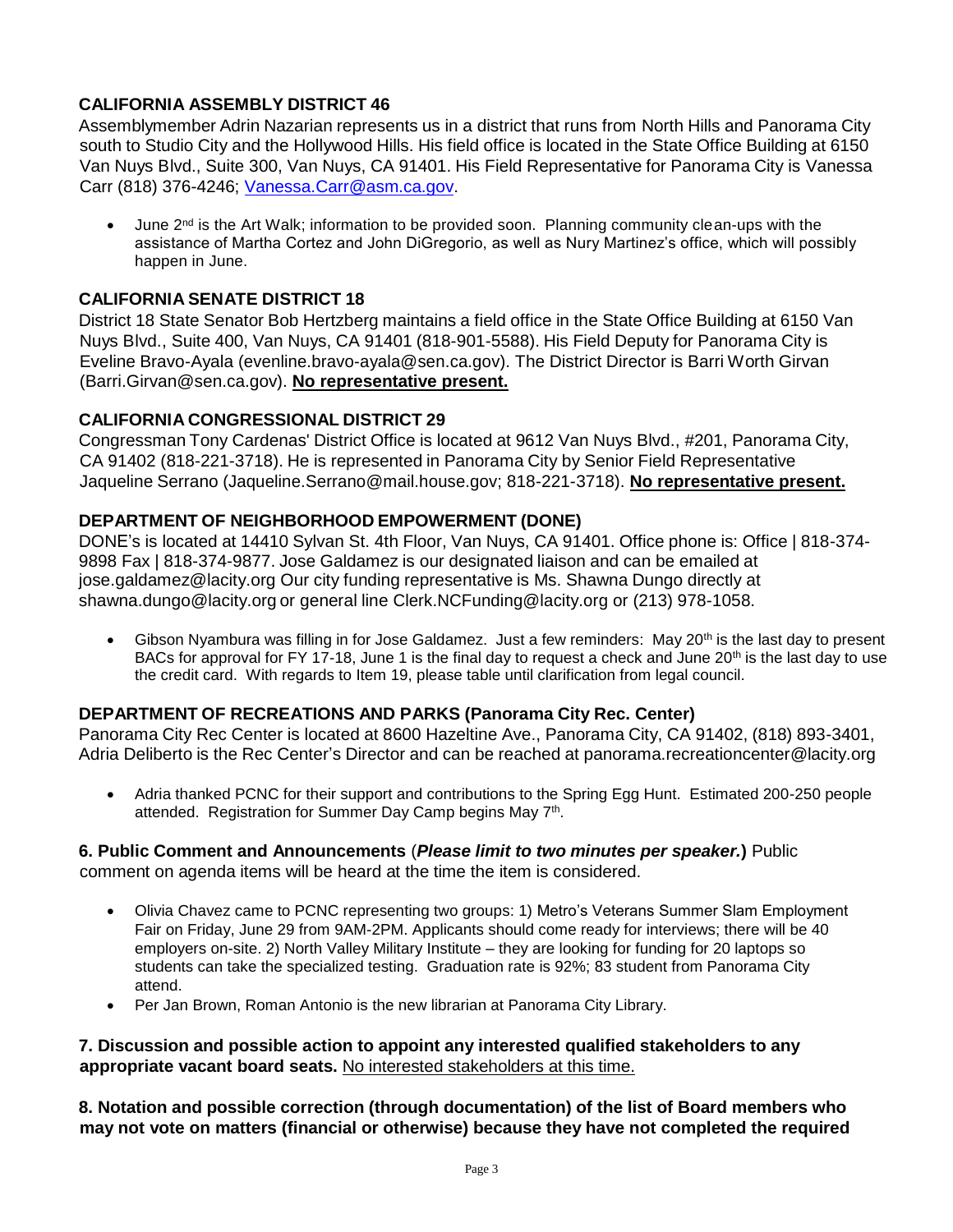**training.** DONE requires two classes to vote: (1) the Ethics and Open Government course required by state law for all public officials in California within two years of their election or appointment and every two years thereafter – required to vote on any matter, and (2) basic funding training for neighborhood council Board members to vote on financial matters. DONE also requires all Board members to have signed they have received a copy of the Code of Conduct. While not required to vote any Board member who does not sign the acknowledgment of receipt will be removed from the Board by DONE. All three of these requirements can be met with online courses available at EmpowerLA.org.

Saul Mejía is still delinquent; Viviano Montes says he has completed the courses, but did not get a certificate or email. Cheryl Compton will confirm with Jose Galdamez at DONE. We will let Viviano vote this month.

**FUNDING NOTE – April is the last chance PCNC to approve any FY18 expenditures. We have \$13k unspoken for (prior to any voting at this April meeting).**

**9. Discussion and possible action regarding the Public Safety committee's motion to sponsor a free CPR/First Aid training class to the community in June 2018 with certification. This will be a joint collaboration by the following NC's: Panorama City, North Hills East and North Hills West. Possible allocation of up to \$100 for refreshments and light breakfast per event for a maximum total number of 6 events (for a total of up to \$600). These will be continuous events that will rotate location within our communities.**

• Martha Cortez stated that they would like to also include Spanish CPR classes. Marisa Persaud motioned to approve up to \$600 for 6 events (up to \$100 at each event) for light breakfast/refreshments at free CPR/First Aid training in conjunction with North Hills West and North Hills East NCs, which was seconded by Chris Martinez. **Gregory Wilkinson called for a role call vote: Motion passes: 13 YES/0 NO/0 Abstain.** BAC must be submitted by May 20<sup>th</sup> for funding cut-off.

**10. Discussion and possible action regarding the Public Safety committee's motion to allocate a Neighborhood Purposes Grant to Southern California Preparedness Foundation for up to \$500 in support of the 11th Annual Valley Disaster Preparedness Fair on Saturday, September 29, 2018 and have an outreach table for NC.**

• Chris Martinez motioned to approve as written, which was seconded by Tony Wilkinson. **Gregory Wilkinson called for a role call vote: Motion passes: 13 YES/0 NO/0 Abstain.**

**SECRETARY NOTES: At this point in the agenda, some of the items were discussed/voted on in a different order. All notes are in agenda order, not action order. Also, Cheryl Compton apologizes as she was taking the first two vote counts on an outdated tally sheet, which did not have Danny Succar on the roll call. He did not vote on items numbers 9 and 10, although he was in the room.**

**11. Discussion and possible action regarding the Public Safety committee's motion to file CIS (Community Impact Statement) on Council File 18-0169: Recruitment and Selection Process / Chief of Police / Los Angeles Police Department.**

• Gregory Wilkinson reminded the board that we submitted a statement though the Committee's website last month. The board agreed that we should file the exact same statement as a CIS. Michelle Klein-Hass motioned to submit the statement as a CIS, which was seconded by Pamela Gibberman. **Gregory Wilkinson called for hand vote: Motion passes: 13 YES/0 NO/1 Abstain.**

**12. Discussion and possible action regarding the Public Safety committee's motion to sponsor National Night Out along with the 3 Panorama City Senior Lead officers, officer Ruelas, Bonffil, & Smith. Event to be hosted at Plaza Del Valle courtyard in Panorama City on Tuesday, August 7, 2018. Public Safety committee recommendation to the board to allocate up to \$1,000 for the**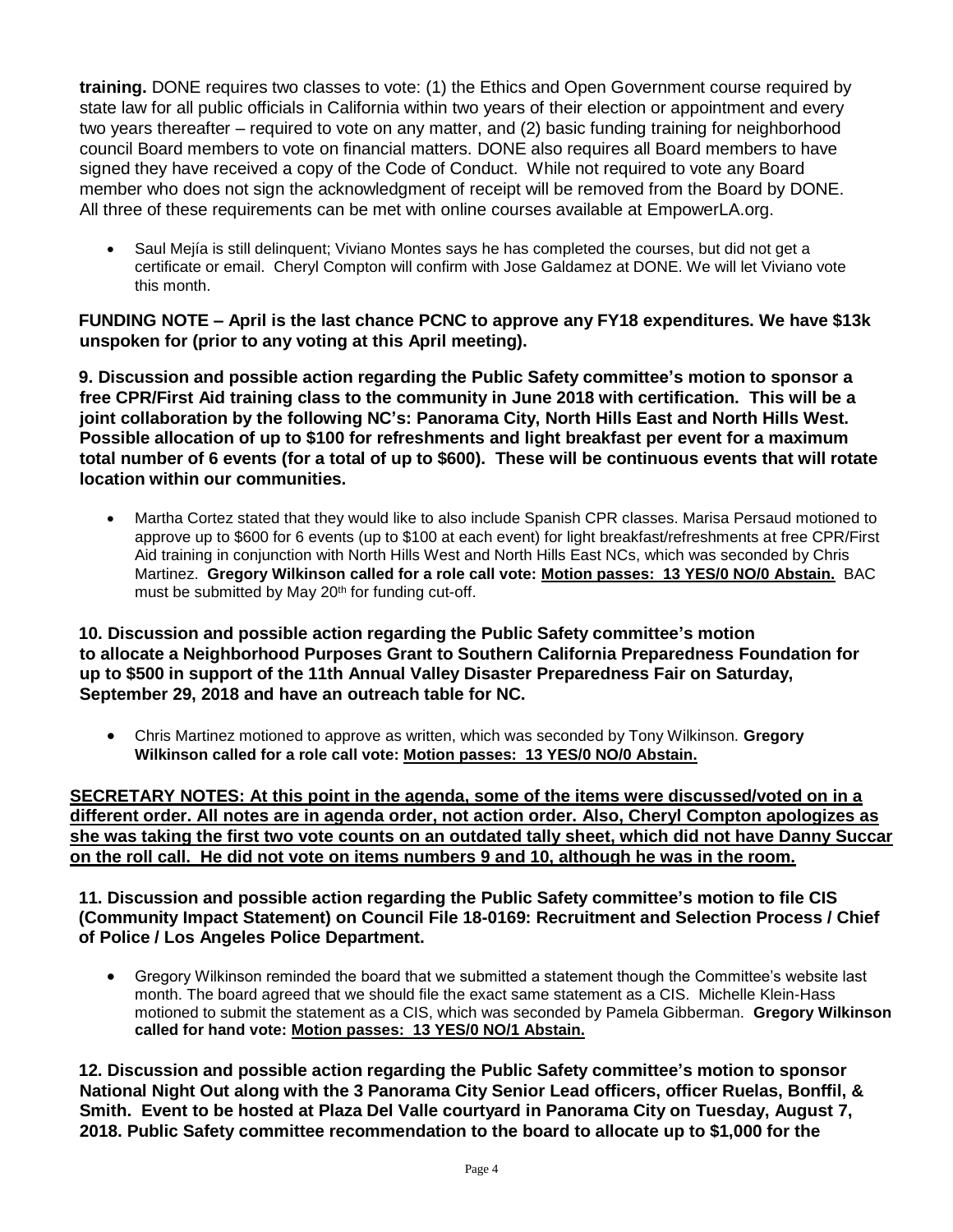#### **purchase of public safety event materials such swag and flyers, have an outreach table, support event with refreshments and food.**

• Discussion of funding event was tabled as it is more than a month out and beyond the scope of FY 17-18 and DONE's timetable for funding. However, the board affirmed desire to participate in the event. Pamela Gibberman motioned that we participate in the 2018 National Night Out, which was seconded by Michael Hasz. **Gregory Wilkinson called for voice vote: Motion passes: 12 YES/0 NO/0 Abstain.**

#### **13. Discussion and possible action regarding the Public Safety committee's motion to support upcoming joint CERT 1 (Community Emergency Response Teams) Spanish Language Training with LAPD Mission Division Station – starts on July 10th, 2018 and running for 7 week class, training to be held at the new North Hills Community Room.**

• Martha Cortez was only asking approval for the PCNC name/logo to be on the flyer. As we already approved project on a previous agenda, this was granted without issue.

#### **14. Report by Animal Services liaison Jan Brown will give a brief report on the new Pet Shop Ordinance and her attendance this week at the Board of the Animal Services Commission meeting. Discussion and possible action regarding if the PCNC should respond to the new Ordinance.**

• At the end of the meeting, Jan Brown gave a brief update on the Pet Shop Ordinance and supplied a handout. This has been approved by the Planning Commission. Each location could have up to 40 animals. It allows rescues to operate in Commercial Zones. Restrictions are slim and animals have potential to not be treated fairly or humanely. Also there discussions about the East Valley Animal Shelter converting the animals there to a plant-based vegan diet, which Jan further explained is not healthy for many types of animals. As this ended up being the last agenda item addressed, Gregory asked that Jan continue her update at a later time and meeting was adjourned.

#### **15. Discussion and Possible Action about Hosting event to update the community on the Great Streets revitalization project on Parthenia St & Van Nuys Blvd, not to exceed \$1,000.00, Date will be determined once confirmed with Pacoima Beautiful, targeting mid-June Saturday.**

• PCNC also was involved in the first event, which was the input on proposed plans by members of the community. Cheryl Compton confirmed it was a large event at Plaza de Valle, which was attended by many PCNC board members. Tony Wilkinson motioned to approve up to \$1000 towards hosting the Great Streets revitalization project on Parthenia & Van Nuys Blvd with Pacoima Beautiful, subject to available funds., which was seconded by Pamela Gibberman. **Gregory Wilkinson called for hand vote: Motion passes: 11 YES/1 NO/0 Abstain.** [Ryan Reich left the meeting prior to this vote].

#### **16. Discussion and Possible Action about Hosting City Life 6 events (and scheduling) for summer 2018. Events will be of an 'outreach' nature, pop up events with outreach materials, refreshments, music. Rotating locations, partnering with CD6, Recs and Park and other area groups. Dates to fall prior to June 24th. Not to exceed \$2,500 in total.**

• After some discussion, it was decided that this was an open-ended blanket item, with no concept behind the agenda item. NO MOTION.

#### **17. Discussion and Possible Action about the Recommend from City Life for the purchase outreach inventory, including additional pop-up tent, tables, banners, table covers, swag and flyers, not to exceed \$5,000.**

• All agreed that we should replenish our supply of swag and purchase additional equipment for outreach, with the addition of signs to the list above. Summer Bernardo motioned to approve up to \$5000 for various Outreach inventory, including pop-up tent, tables, banners, table covers, swag, flyers and signs,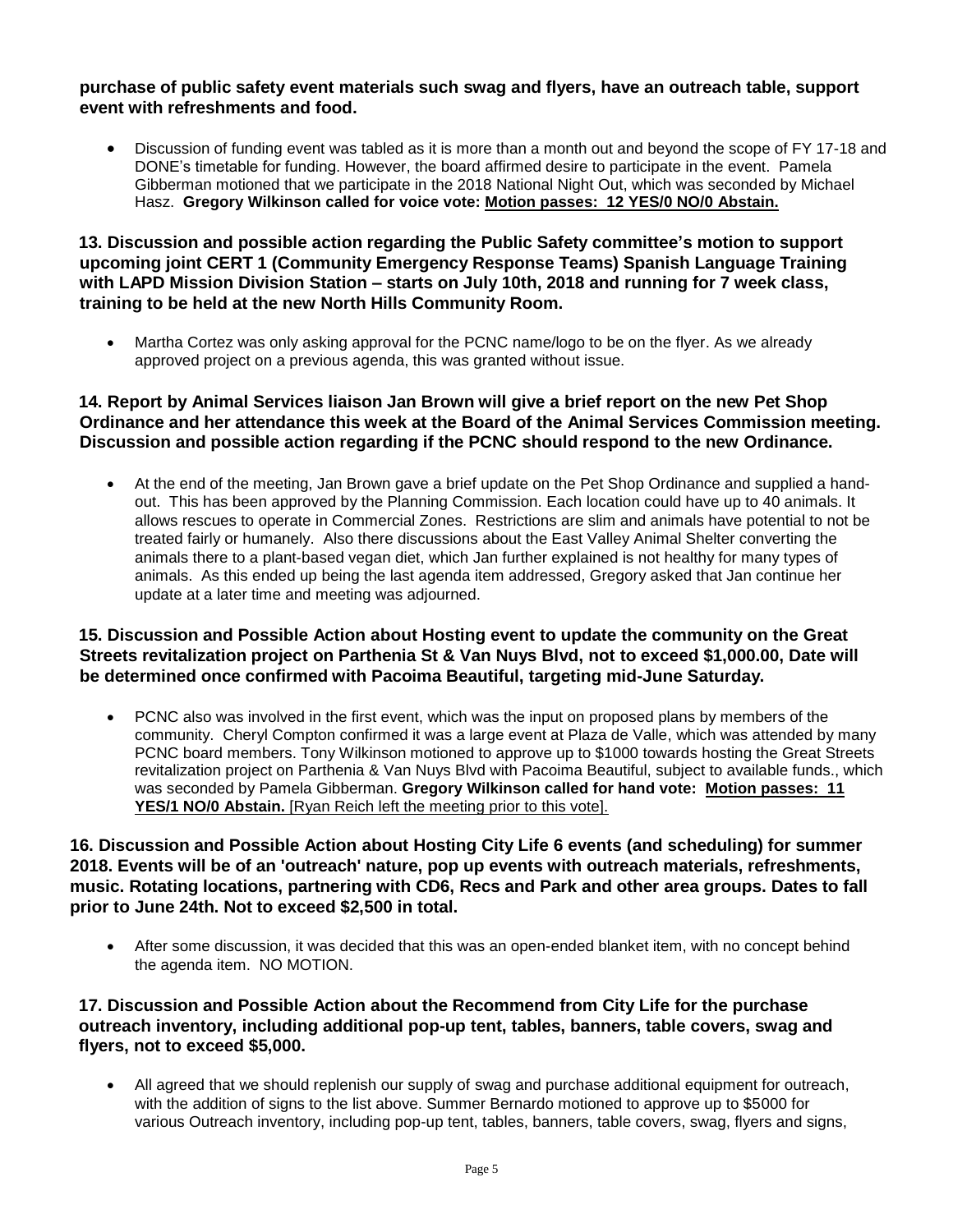which was seconded by Danny Succar. **Gregory Wilkinson called for hand vote: Motion passes: 14 YES/0 NO/0 Abstain.**

#### **18. Discussion and Possible Action about reimbursing Board Member Tony Wilkinson up to \$2,100 for ongoing PCNC website hosting fees. Tony has been paying out of pocket for this PCNC expense while the website is being transferred to a PCNC approved vendor. Tony to provide more details.**

• Tony Wilkinson explained that he had been paying website hosting fees while our NC account was frozon. Tony then recused himself from the room. Gregory Wilkinson also recused himself, as Tony is his father. Gregory turned the room over to the Vice Chair, Viviano, prior to leaving the room. Viviano Montes vouched for Tony and that he had indeed been paying by credit card for the web hosting. Chris Martinez motioned to approve to reimburse Board Member Tony Wilkinson up to \$2100 for out-of-pocket expenses in regards to ongoing PCNC website hosting fees, which was seconded by Danny Succar. **Viviano Montes called for hand vote: Motion passes: 11 YES/1 NO/0 Abstain/2 Recused.**

#### **19. Discussion and Possible Action reimbursing Board Member Pamela Gibberman up to \$500 for her loss of funds do to an email phishing scam targeting her a PCNC board member for PCNC official usage request.**

• No action required; Pamela was able to have the codes deactivated by Apple ITunes with refund pending, also filed police report, as well as reported an internet crime.

#### **20. Discussion and Possible Action about the selection of a new PCNC webmaster, additional website design, and hosting service with approval of up to \$5,000 for up to 12 months of service.**

• There are several possible vendors, including Robert from Web Corner and Wendy. This agenda item is only to approve the money for services, not the actual vendor. Tony Wilkinson motioned to approve up to \$5000 for 12 months for a comprehensive web design, web master and web hosting services. Vendor TBD, which was seconded by Jan Brown. **Gregory Wilkinson called for hand vote: Motion passes: 14 YES/0 NO/0 Abstain.**

#### **21. Discussion and Possible Action about continuing any unspent Fiscal Year 2018 PCNC funds to the NC Congress and/or the NC Budget Advocates of up to \$3,000 for each.**

• Gregory Wilkinson explained the concept behind this agenda item being that if any money is left over after all our expenditures we approved this evening, we should allocate to the NC Congress and the NC Budget Advocates, rather than it going back to the city. Gregory further explained that Budget Advocates are reappointed every year. Exact wording of the motion was volleyed back and forth with Tony Wilkinson finally motioning the following: After all FY 17-18 expenditures are approved, any remaining funds to be split with 2/3 to NC Congress and 1/3 to NC Budget Advocates, with the amounts not to exceed \$3000 each. **Gregory Wilkinson called for hand vote: Motion passes: 11 YES/1 NO/0 Abstain.** [Ryan Reich left the meeting prior to this vote].

#### **22. Discussion, nomination, and selection of Committees to include adding new Committee Chairs or new members to each committee. Also includes 1-minute report form each committee. The current committees are listed below.**

• Marisa Persaud requested to add Chris Martinez as co-chair of Outreach Committee. Summer Bernardo made the motion, which was seconded by Martha Cortez. **Gregory Wilkinson called for a voice vote: Motion passes: 14 YES/0 NO/0 Abstain.**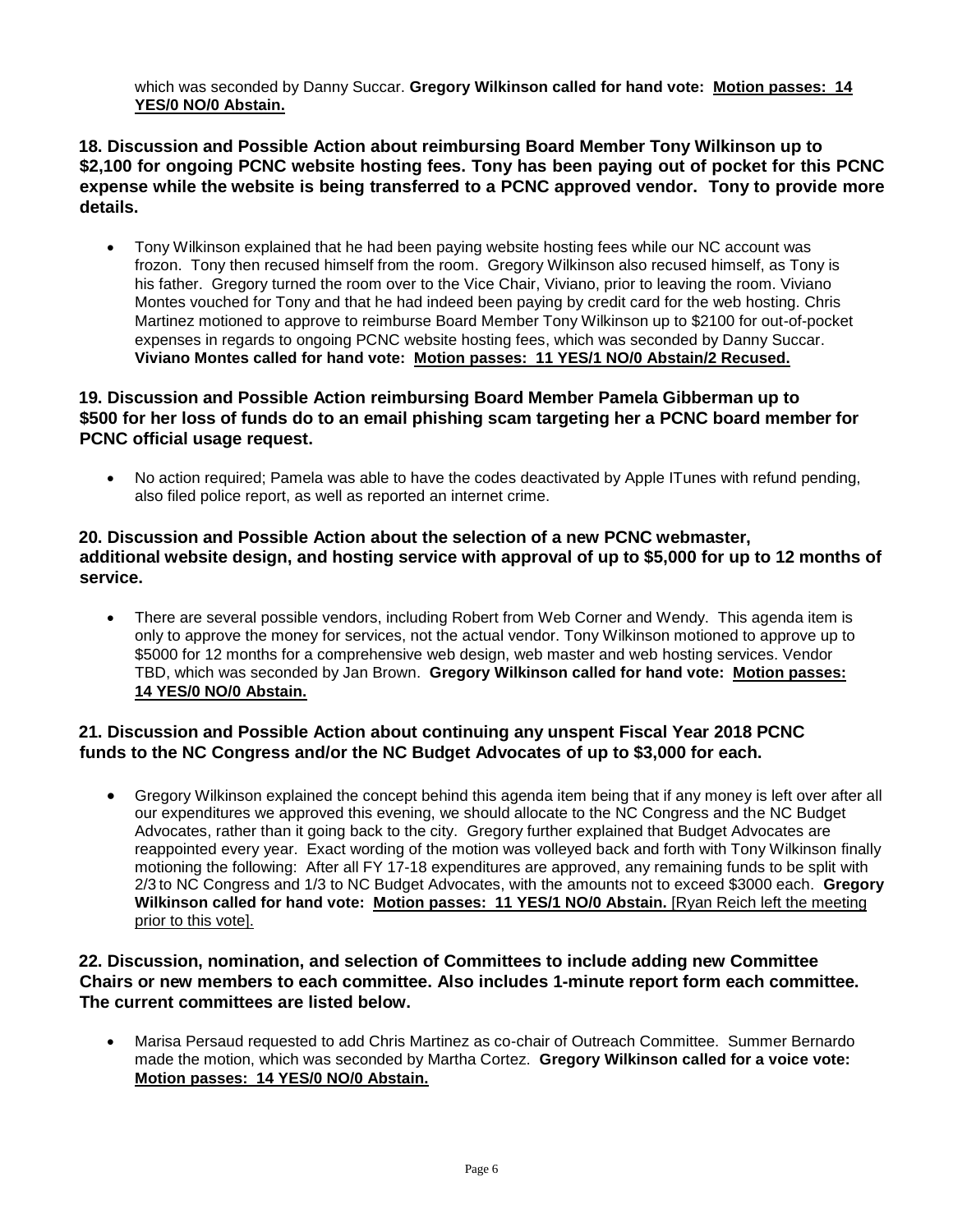| <b>STANDING COMMITTEES</b>                                                           |                                    |                                                       |            |                                                       |                                           |
|--------------------------------------------------------------------------------------|------------------------------------|-------------------------------------------------------|------------|-------------------------------------------------------|-------------------------------------------|
|                                                                                      | <u>Chair</u>                       | Email                                                 | Date/Time  | <u>Location</u>                                       | <b>Notes</b>                              |
| Commerce                                                                             | Saúl Mejía                         | commercechair2016@yahoo.com                           | <b>TBD</b> |                                                       | Needs additional<br>members for quorum    |
| Finance                                                                              | Gurgen Mkrtchyan                   | gurgen@ympklaw.com                                    |            |                                                       |                                           |
| Land Use                                                                             | Tony Wilkinson                     | lawilkinson@acm.org                                   |            |                                                       | Land Use & Mobility<br>meet jointly       |
| Outreach                                                                             | Marisa Persaud                     | Manther1222@yahoo.com                                 |            |                                                       |                                           |
| Rules                                                                                | Cheryl Compton                     | ComptonPCNC@gmail.com                                 |            | Plaza Del<br>Valle, Liz<br>Galan<br>Community<br>Room |                                           |
| <b>SPECIAL COMMITEES</b>                                                             |                                    |                                                       |            |                                                       |                                           |
|                                                                                      | Chair                              | Email                                                 | Date/Time  | Location                                              | <b>Notes</b>                              |
| City Life                                                                            | John DiGregorio                    | johndPCNC@gmail.com                                   |            |                                                       | City Life & Public Safety<br>meet jointly |
| Mobility                                                                             | Michelle Klein-<br>Hass            | mkh.pcnc@gmail.com                                    |            |                                                       | Land Use & Mobility<br>meet jointly       |
| <b>Public Safety</b>                                                                 | Martha Cortez                      | Martha.Cortez.PCNC@gmail.com                          |            |                                                       | City Life & Public Safety<br>meet jointly |
| Education                                                                            | Ryan Reich                         | ryan.reich@gmail.com                                  |            |                                                       |                                           |
| Health &<br>Safety Fair                                                              | Saúl Mejía                         | commercechair2016@yahoo.com                           |            |                                                       |                                           |
| Youth                                                                                | John DiGregorio &<br>Martha Cortez | johndPCNC@gmail.com &<br>Martha.Cortez.PCNC@gmail.com |            |                                                       |                                           |
| $\sim$ Please contact the Chairs if interested in participating on committees $\sim$ |                                    |                                                       |            |                                                       |                                           |

• Gregory Wilkinson took time under this agenda item to update everyone on the ICON project and the public meeting. The local carpenters union filed an appeal on the project. Gregory and other members of the board attended the meeting and presented our letter of support. Generally, the project seemed to have overwhelming support. ICON representatives will return in the future to update PCNC on developments. Construction will only take place 9AM-4PM Mondays through Saturdays. No work on Sundays. They will be making their best efforts to use and capture gray water. Also discussion on hardscape in front of parking garage. Also 24-hour security will be provided.

**23. Discussion and possible action to remove any board member(s) that have violated Article V, section 7 "Absences" of the PCNC By-Laws. Pursuant to this section any board member that has two (2) consecutive absences or three (3) absences within a six (6) month period for regularly scheduled board meetings and that are not excused by the Chair may be removed from the board by a majority vote of all those board members present. The board member subject to the removal vote may address the board but is not allowed to vote. The following board members meet this criteria to be removed. None at this time.**

#### **24. Discussion and possible action to approve an unexpected office supplies or outreach expenses, the total of which will not exceed \$200 per category.**

• Gregory mentioned that John DiGregorio purchased plastic display holders for PCNC outreach totaling \$43.76. Tony Wilkinson motioned to approve, which was seconded by Chris Martinez. **Gregory Wilkinson called for roll call vote: Motion passes: 12 YES/0 NO/0 Abstain.** [Ryan Reich left the meeting prior to this vote].

**25. Discussion and possible action for approval of any financial statements, Monthly Expenditure Reports (MER's), or other ongoing monthly financial documents prepared by the Treasurer or Finance Chair which have not yet been approved by the Board. Treasure/ Finance Chair to provide details. This item does not cover special or annual financial documents.** 

• In John DiGregorio's absence, this was pushed to next month, when we will need to approve previous two months, as well as current MERs.

**26. Discussion and possible action to approve the Board meeting's minutes for the last Board meeting and any other prior meetings not yet approved.**